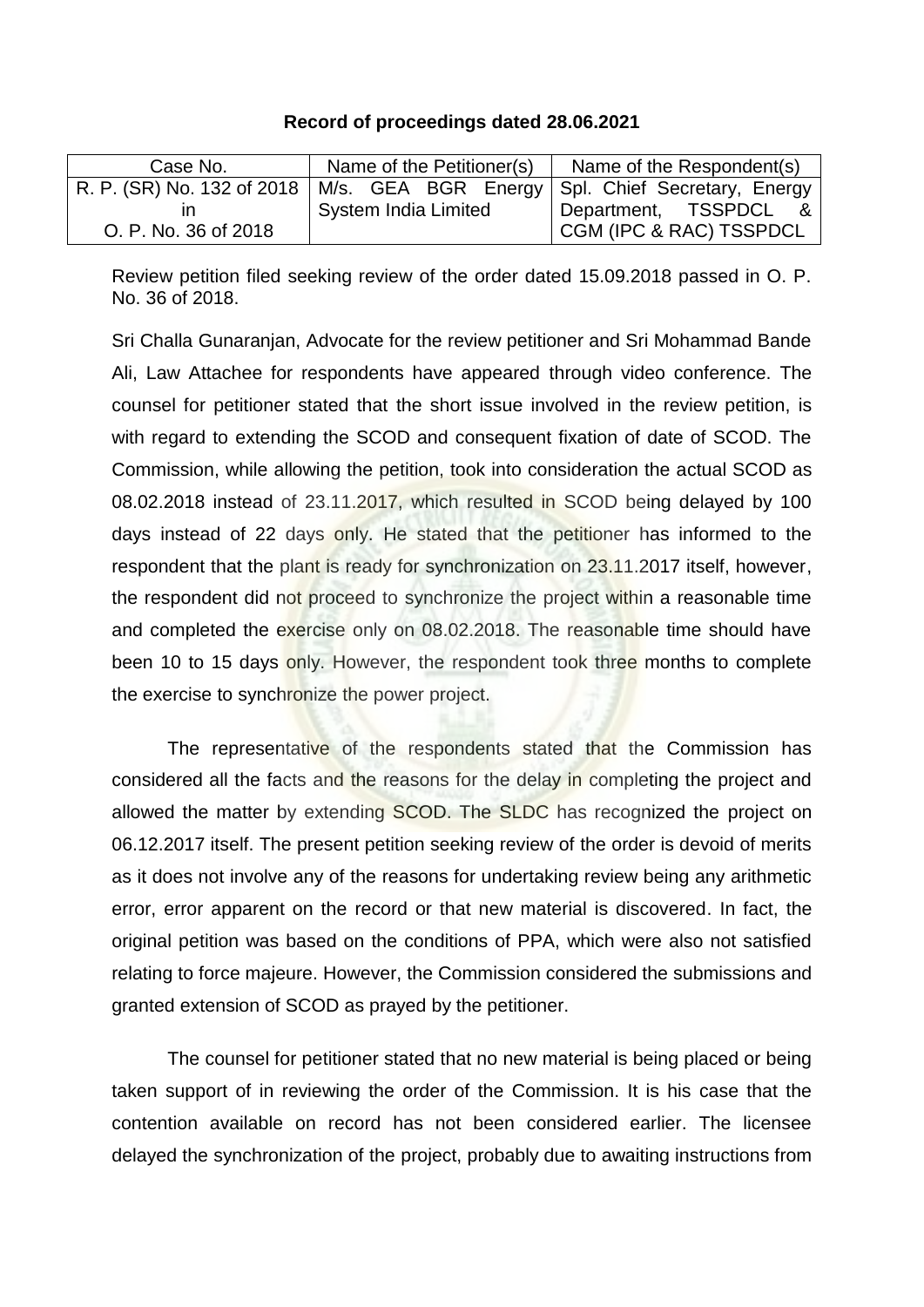the Commission. The petition is filed originally based on the conditions of the PPA invoking force majeure clause, which has been considered by the Commission. As such, the Commission did not appreciate specific contention, therefore, the present review petition is filed. The sole relief would be to consider the date of synchronization based on the information provided by the generator to the licensee.

The counsel for petitioner stated that while informing the DISCOM about the synchronization of the project, all the sanctions and permissions including that of CEIG were also communicated to the DISCOM. This review petition is not beyond the material that is available on record. Hence, the Commission may consider revising the date of SCOD suitably. The representative of the respondents sought to rely on certain judgments with regard to the scope of review, which the Commission directed him to file. CONCITY REGIMENT

|                 | Having heard the arguments of the parties, the matter is reserved for orders. |                           |
|-----------------|-------------------------------------------------------------------------------|---------------------------|
| $Sd$ -          | $Sd$ -                                                                        | Sd                        |
| Member          | Member                                                                        | Chairman                  |
|                 |                                                                               |                           |
| Case No.        | Name of the Petitioner(s)                                                     | Name of the Respondent(s) |
| O. P. No. 71 of | M/s. MSR Mega Bio-Power                                                       | <b>TSNPDCL</b>            |
| 2018            | <b>Private Limited</b>                                                        |                           |

Petition filed seeking determination of tariff for the industrial waste power plant.

Sri Challa Gunaranjan, Advocate for the petitioner and Sri Mohammad Bande Ali, Law Attachee for respondent have appeared through video conference. The counsel for petitioner stated that the matter involves determination of tariff for the industrial waste power project. The counsel for petitioner stated that PPA has been entered and tentative tariff has been agreed subject to determination by the Commission. The COD of the project is 01.06.2016. He has explained various parameters of the tariff relating to capital cost, O & M expenses, debt and equity ratio, plant load factor, auxiliary consumption etc. He stated that the parameters have been considered in terms of CERC Regulation of 2016, whereas the respondents are contesting the parameters by considering the Regulation of 2021. The parameters of 2021 cannot be adopted for a project, which has been established in the year 2016. In fact, the project was conceived in the year 2009 and it was completed in the year 2016.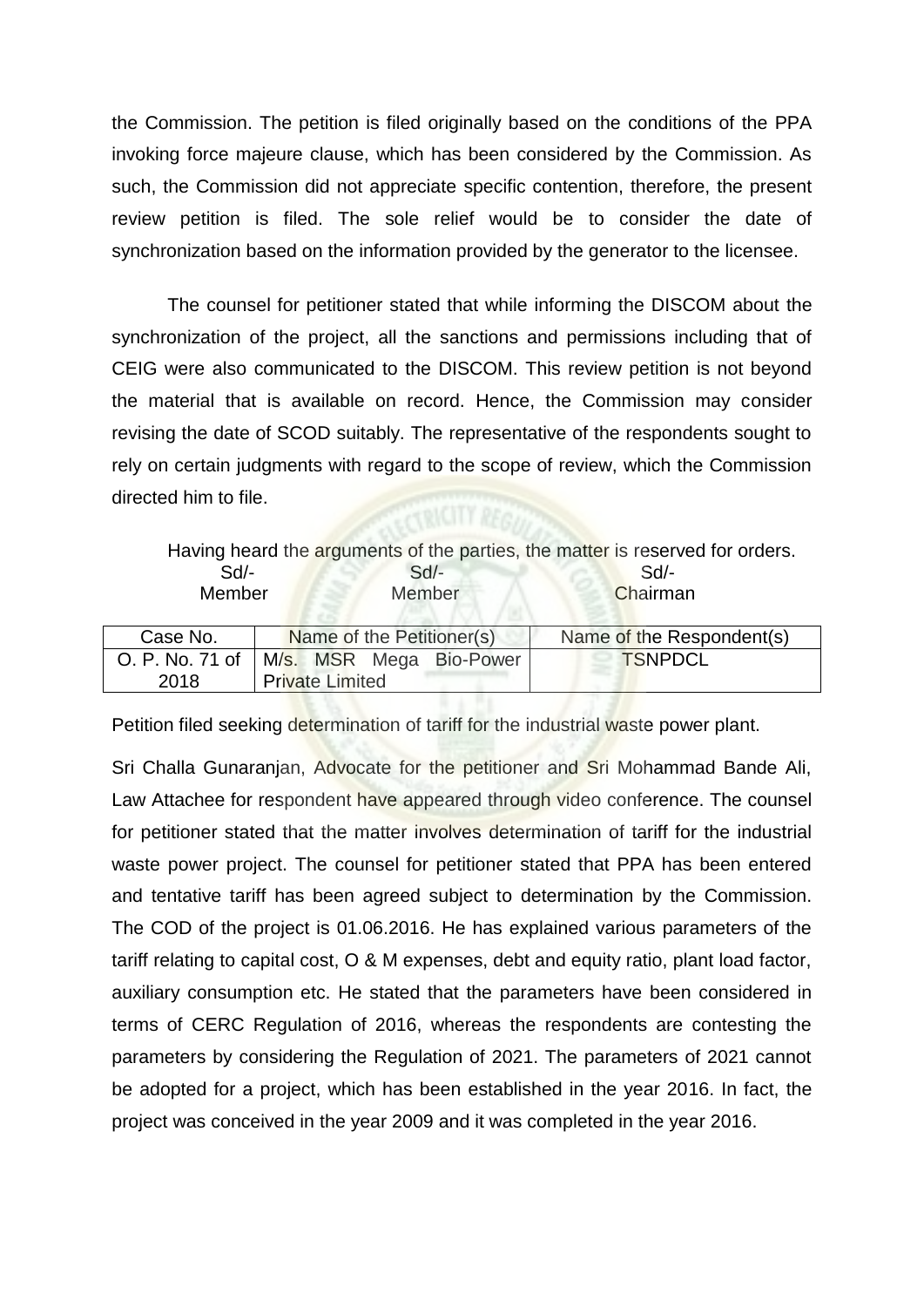The counsel for petitioner stated that the petitioner considered capital cost of 600.4 lakhs, whereas the licensee is seeking to consider 559.03 lakhs as per CERC Regulation of 2021. The petitioner is willing to accept the same. However, the petitioner is seeking consideration of tariff in terms of the earlier regulation only. The petitioner stated that the project based on a particular technology available in the year 2016 whereas the licensee is relying on the technology referred by CERC in 2021.

The representative of the respondents reiterated the submissions made in the counter affidavit and emphasized that the Commission may consider appropriate tariff as there is no separate generic tariff for the type of generation. The Commission sought to know from the parties as to whether it is required to undertake public consultation of the tariff determination being sought by the petitioner. The reply from both the parties came in the affirmative.

|                | Having heard the arguments of the parties, the matter is reserved for orders. |                           |  |
|----------------|-------------------------------------------------------------------------------|---------------------------|--|
| $Sd$ -         | $Sd$ -                                                                        | Sd                        |  |
| Member         | Member                                                                        | Chairman                  |  |
|                |                                                                               |                           |  |
| Case No.       | Name of the Petitioner(s)                                                     | Name of the Respondent(s) |  |
| O. P. No. 9 of | M/s. Madhucon Sugar & Power                                                   | <b>TSNPDCL</b>            |  |
| 2021           | <b>Industries Limited</b>                                                     |                           |  |
|                |                                                                               |                           |  |

Petition filed Seeking determination of the tariff and fixed cost in respect of 24.2 MW bagasse based cogeneration project.

Sri Challa Gunaranjan, Advocate for the petitioner and Sri Mohammad Bande Ali, Law Attachee for respondent have appeared through video conference. The counsel for petitioner stated that the matter involves determination of tariff and as the counter affidavit has been filed, he requires further time to make submissions in the matter, accordingly sought for scheduling the matter to another date. The representative of the respondent has no objection.

| Call on 29.07.2021 at 11.30 A.M. |        |          |
|----------------------------------|--------|----------|
| Sd/-                             | $Sd/-$ | $Sd/$ -  |
| Member                           | Member | Chairman |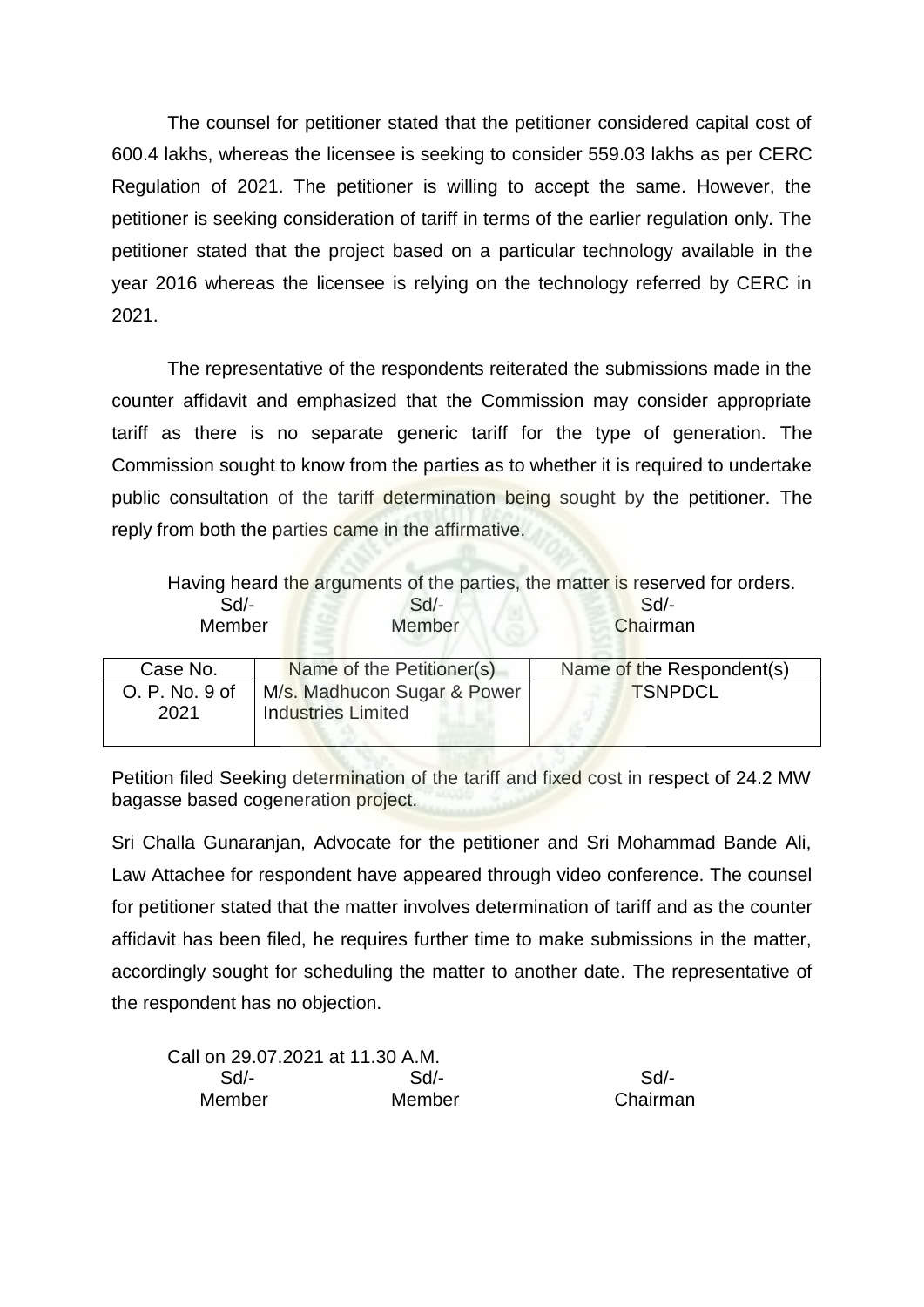| Case No.                              | Name of the Petitioner(s) | Name of the Respondent(s)          |
|---------------------------------------|---------------------------|------------------------------------|
| R. P. (SR) No. 4 of 2019   M/s. Shree |                           | Cement   TSSPDCL & Vedanta Limited |
|                                       | Limited                   | (Previously known as Sesa          |
| O. P. No. 8 of 2017                   |                           | Sterlite Limited)                  |

Review petition filed seeking review of the order dated 01.11.2018 passed in O. P. No. 8 of 2017

Sri. Abhinay Reddy, Advocate representing Sri P. Vikram, Advocate for the review petitioner, Sri D. N. Sarma, OSD (Legal & Commercial) alongwith Sri Mohammad Bande Ali, Law Attachee for respondent No. 1 and Sri Hemanth Singh, Advocate for respondent No. 2 have appeared through video conference. The counsel for the petitioner stated that on the earlier occasion, the Commission directed the petitioner to file a memo about the amending of the prayer. However, the petitioner is filing a regular application to amend the prayer in the review petition. As the signed papers have not been received as yet, he needs time to file the same. The representatives of the respondents and the counsel for respondent No. 2 opposed the seeking of time. However recognizing the need to amend the prayer, the Commission granted time of one week and adjourned the matter.

| Call on 07.07.2021 at 11.30 A.M. |        |          |
|----------------------------------|--------|----------|
| Sd/-                             | Sd/-   | Sd       |
| Member                           | Member | Chairman |

| Case No.       | Name of the Petitioner(s)     | Name of the Respondent(s)      |
|----------------|-------------------------------|--------------------------------|
| O. P. No. 2 of | M/s. Tejas India Solar Energy | <b>TSSPDCL &amp; TSTRANSCO</b> |
| 2020           | <b>Private Limited</b>        |                                |

Petition filed seeking directions to the respondents to synchronize the plant and consequently grant long term open access permission.

Sri. Abhinay Reddy, Advocate representing Sri P. Vikram, Advocate for petitioner and Sri Mohammad Bande Ali, Law Attachee for respondents have appeared through video conference. The counsel for the petitioner sought further time to make submissions in the matter. Accordingly, the matter is adjourned finally.

| Call on 07.07.2021 at 11.30 A.M. |        |          |
|----------------------------------|--------|----------|
| $Sd$ -                           | Sd     | $Sd/$ -  |
| Member                           | Member | Chairman |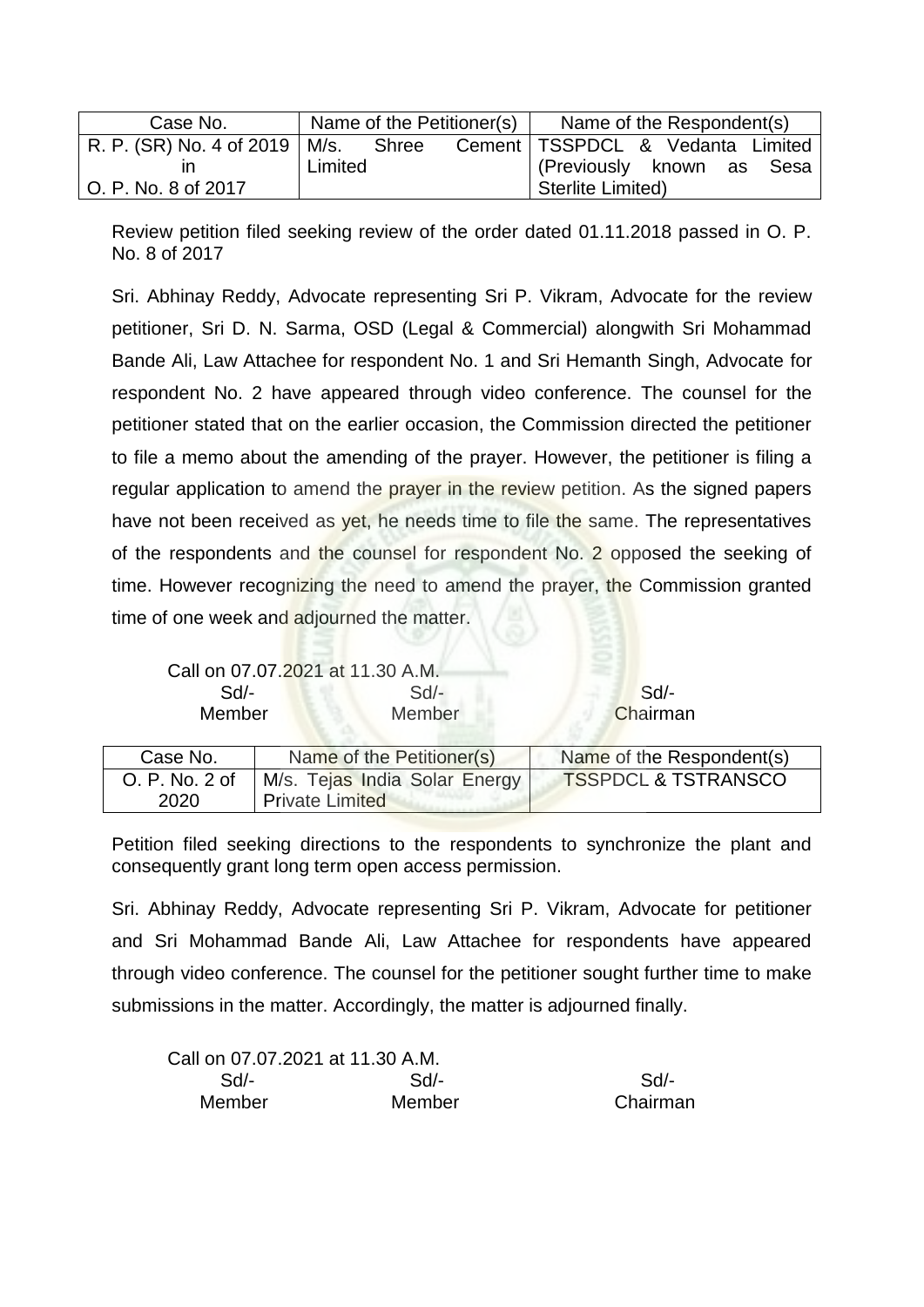| Case No.       | Name of the Petitioner(s)                           | Name of the Respondent(s)     |
|----------------|-----------------------------------------------------|-------------------------------|
| O. P. No. 7 of | M/s. Prathmesh Solar Farms   TSTRANSCO, M/s. Mytrah |                               |
| 2019           | <b>Private Limited</b>                              | Agriya Power Private Limited, |
|                |                                                     | CGM (Comml & RAC) TSSPDCL     |

Petition filed questioning the action of the TSTRANSCO in allowing another project to utilize the facilities developed by the petitioner contrary to the regulations.

Smt. Swapna Seshadri, Advocate for the petitioner, Sri Y. Rama Rao, Advocate for respondent No. 1, Sri Avinash Deasi, Advocate for respondent No. 2 and Sri Mohammad Bande Ali, Law Attachee for respondent No. 3 have appeared through video conference. The counsel for the respondent No. 2 pointed out that certain documents relating to permission accorded to the petitioner and respondent No. 2 are not part of the record and that the transmission company be directed to place the same before the Commission. The counsel for petitioner opposed the same and stated that all the relevant documents relating to both the parties are available on record and no further documents are required to be filed. The counsel for respondent No. 2 made an attempt to show as to what are the documents that are not found on record, which have been rebutted by the counsel for the petitioner. However, the counsel for respondent No. 1 sought time, stating that though arguments were heard on the last occasion of the counsel for the petitioner, he is not ready to make submissions in the matter.

While making it clear that no further adjournment will be given, the parties are directed to place on record all the documents, which are appropriate to the case, which are being relied upon by them with a copy to the other parties well in advance. Accordingly the matter is adjourned.

| Call on 15.07.2021at 11.30 A.M. |        |          |
|---------------------------------|--------|----------|
| $Sd$ -                          | $Sd/-$ | Sd       |
| Member                          | Member | Chairman |

| Case No.       | Name of the Petitioner(s)              | Name of the Respondent(s)      |
|----------------|----------------------------------------|--------------------------------|
| O. P. No. 6 of | M/s. Satec Envir Engineering   TSSPDCL | Chief<br>Spl.<br><u>ା&amp;</u> |
| 2020           | (India) Private Limited                | Secretary, Energy Department   |

Petition filed seeking extension of SCOD and granting time for completing the project.

Sri. P. Srinivasa Rao, Advocate for the petitioner and Sri Mohammad Bande Ali, Law Attachee for respondents have appeared through video conference. The counsel for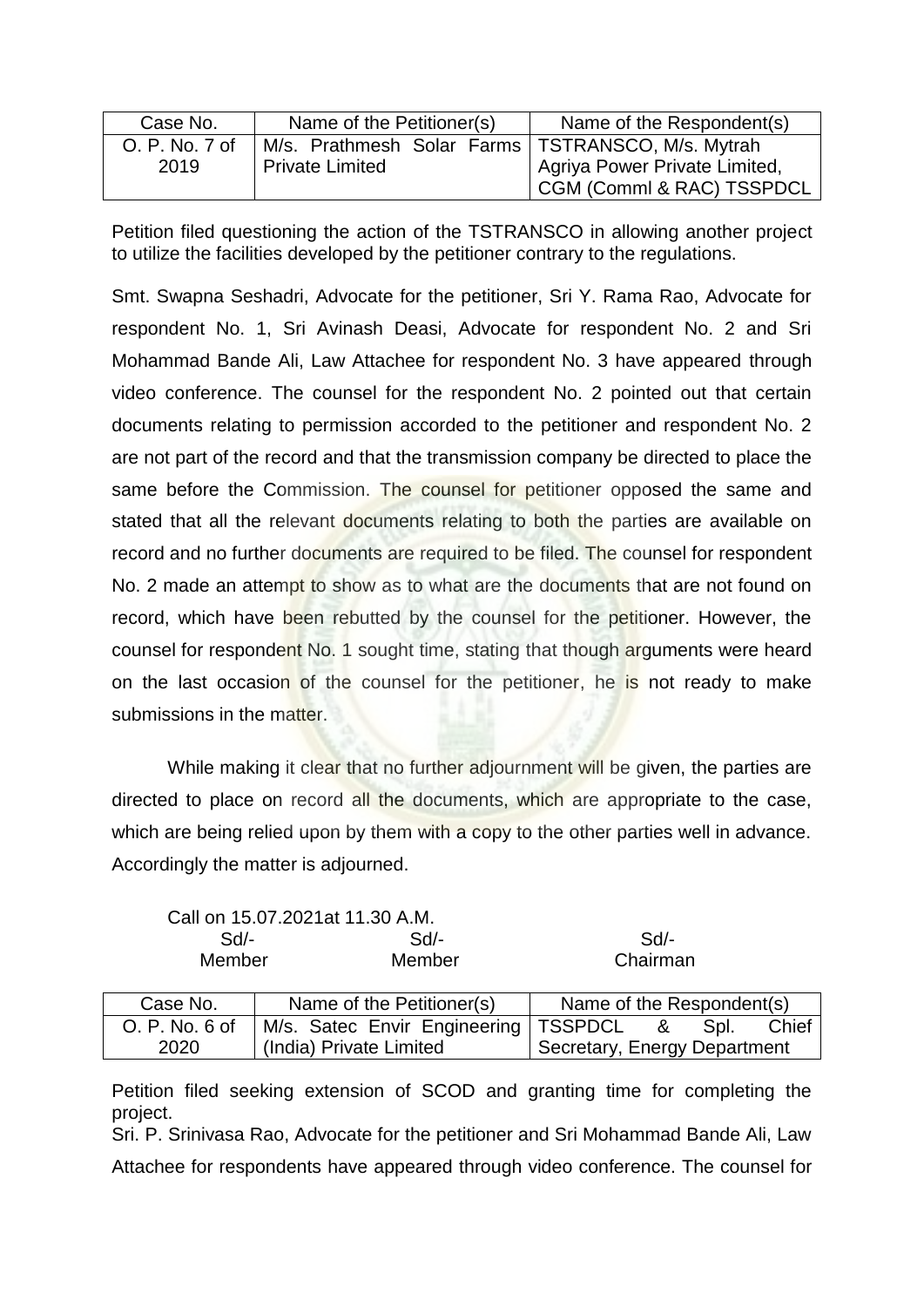the petitioner stated that the Commission directed the petitioner to file documents and judgments being relied upon immediately on the last occasion. However, the same have been sent to him only yesterday, which he emailed the same to the Commission. Further, he is filing the physical set of papers today and therefore, sought adjourned of the matter by a week while confirming the service of the papers on the respondents. He also expressed regret over inconvenience caused to the Commission and the other party. Considering the request of the petitioner, the matter is adjourned.

|                  | Call on 07.07.2021at 11.30 A.M.     |                           |
|------------------|-------------------------------------|---------------------------|
| $Sd$ -           | $Sd$ -                              | Sd                        |
| Member<br>Member |                                     | Chairman                  |
|                  |                                     |                           |
| Case No.         | Name of the Petitioner(s)           | Name of the Respondent(s) |
| O. P. No. 8 of   | <b>Collieries</b><br>M/s. Singareni | <b>TSDISCOMS</b>          |
| 2021             | <b>Company Limited</b>              |                           |

Petition filed seeking resolution of disputes regarding billing  $u/s$ . 86 (1) (f) of the Act, 2003.

Sri P. Siva Rao, counsel for petitioner and Sri. D. N. Sarma, OSD (Legal and Commercial) along with Sri. Mohammad Bande Ali, Law Attachee, of TSSPDCL for the respondents have appeared through video conference. The advocate for the petitioner stated about the issue involved in the petition. He has stated that the petition relates to payment of bills based on coal supply and also incentives payable to it upon achieving PLF over and above the normative.

The counsel for petitioner stated that the Commission has fixed the quantum of energy to be supplied by the petitioner in the tariff order for the year 2018-19. However due to various factors, the petitioner could not achieve the target supply envisaged in the retail supply order for FY 2018-19. The difficulty faced by the generator is twofold, namely, supply of coal at higher cost and backing down instructions by SLDC. The petitioner had difficulty in procuring the coal due to delicensing of mining activity and allocation being made by the Government of India to meet the requirement of generating stations. The petitioner made efforts to procure coal of required quantity for generation purpose, but ended up getting tagged to a captive coal mine in the State of Orissa. Thus, the landed cost of coal have to be worked out in terms of the CERC Regulation of 2014.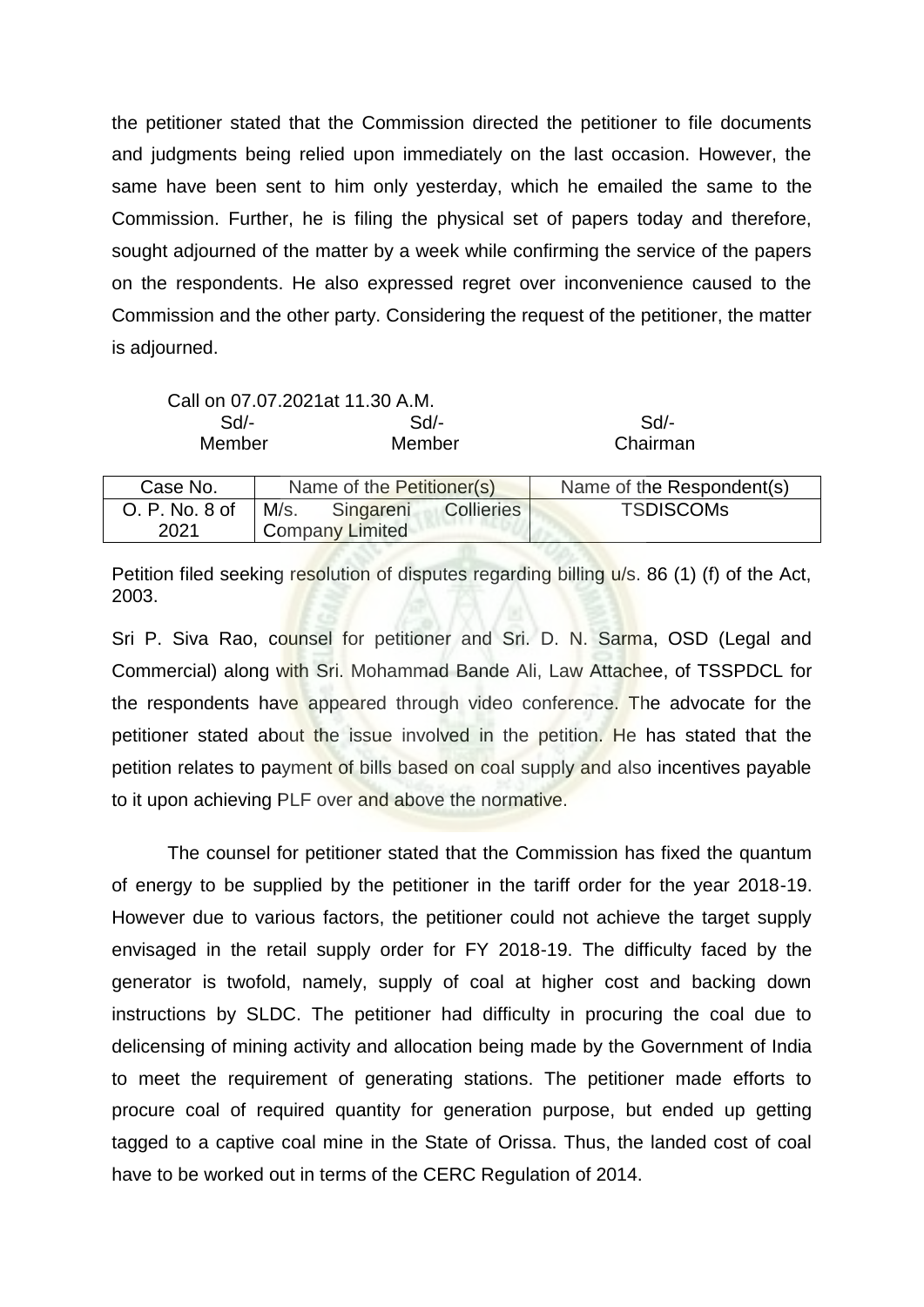The counsel for petitioner stated that the petitioner has been able to generate power substantially to the extent of the target fixed by the Commission. Further, the petitioner has been facing the backing down instructions from SLDC and it resulted in the petitioner supplying under capacity, though it was ready to supply the quantum fixed by the Commission. The petitioner raised bills claiming variable charges, which includes the fuel cost. The fuel cost has to be worked out in terms of the Regulation of CERC and has been done so including the figures in respect of landed cost of coal. Despite the above difficulty, the petitioner could achieve more than 85% PLF, which is normative fixed by the Commission.

The counsel for petitioner stated that the tariff payable to the petitioner and O and M expenses have to be based on CERC Regulation and this includes variable cost also. The CERC Regulation is applicable to this case as the Regulation No. 1 of 2008 of the then APERC as adopted by this Commission does not provide the mechanism in respect of power projects of the capacity more than 500 MW.

The counsel for petitioner stated that the petitioner is entitled to incentive for generation over and above the normative of 85% PLF at the rate of 0.50 paise per unit. The respondents have not accepted the claim made by the petitioner. The reasoning accorded that the petitioner has excessively generated over and above the quantum of day ahead schedule cannot be accepted, as the Regulation requires consideration of the normative for the full year and not on the daily supply. The Commission may consider allowing the prayer.

The representative of the respondents stated that they are not liable to pay any amount as claimed by the petitioner. He stated that there are two concepts of assessing the generation that is plant availability factor and plant load factor. In fact, the petitioner having achieved the plant load factor of 85% is adequately gaining on fixed cost, which is sufficient and substantial amount.

The petitioner has generated energy as per tariff order for FY 2018-19, however, the SLDC is at liberty to back down the generation to maintain grid discipline upto 35% of the plant. The petitioner has raised issues in this petition whereas it had already filed an appeal in Appeal No. 312 of 2017 before the Hon'ble